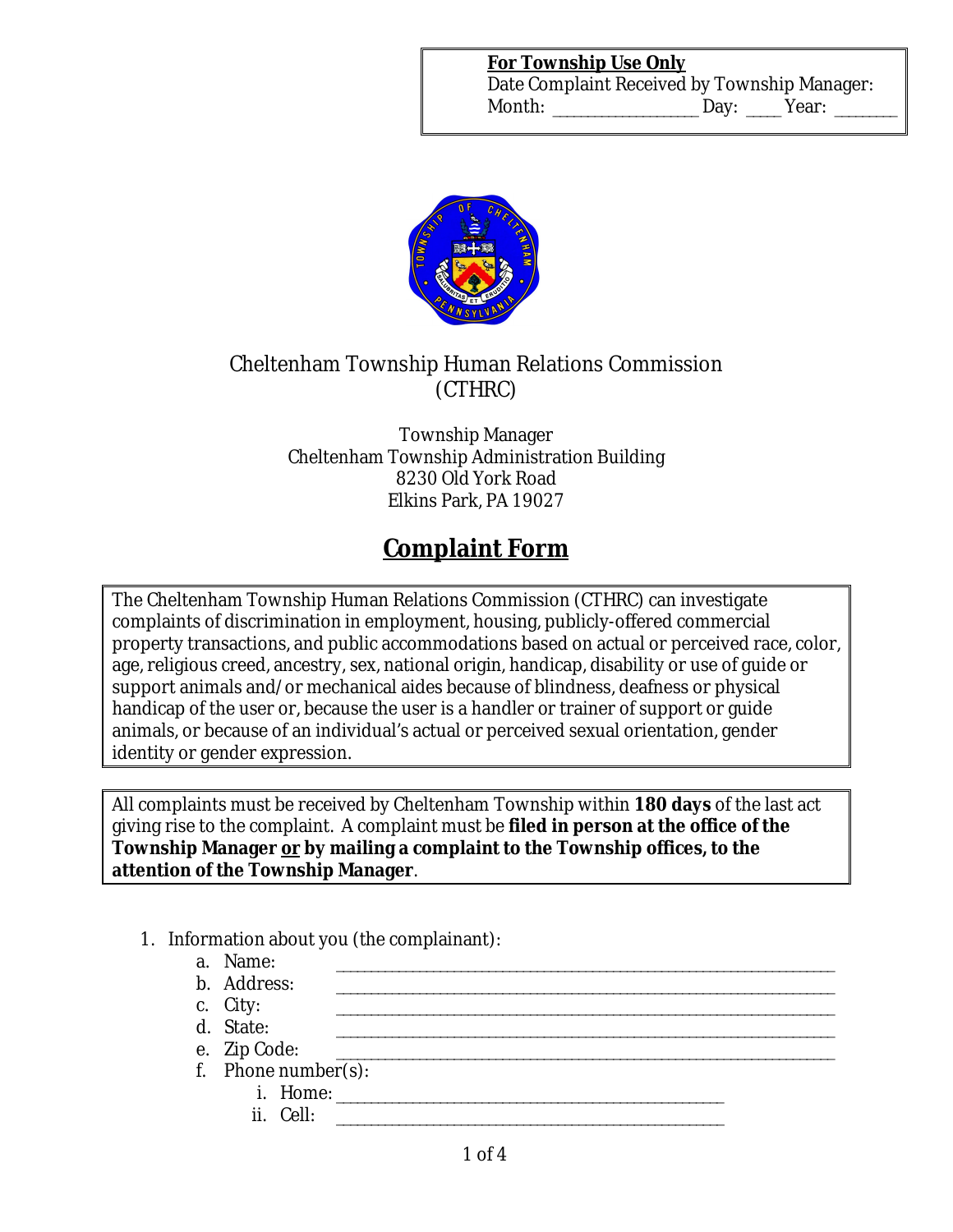iii. Work: \_\_\_\_\_\_\_\_\_\_\_\_\_\_\_\_\_\_\_\_\_\_\_\_\_\_\_\_\_\_\_\_\_\_\_\_\_\_\_\_\_\_\_\_\_\_\_\_\_\_\_\_\_\_\_\_

- g. Email address (if applicable): \_\_\_\_\_\_\_\_\_\_\_\_\_\_\_\_\_\_\_\_\_\_\_\_\_\_\_\_\_\_\_\_\_\_\_\_\_\_\_\_\_\_\_\_\_\_\_\_\_\_\_\_\_
- 2. Information about the person, persons, employer, business, landlord, organization, or other entity that you believe discriminated against you (the respondent(s)):
	- a. Name: \_\_\_\_\_\_\_\_\_\_\_\_\_\_\_\_\_\_\_\_\_\_\_\_\_\_\_\_\_\_\_\_\_\_\_\_\_\_\_\_\_\_\_\_\_\_\_\_\_\_\_\_\_\_\_\_\_\_\_\_\_\_\_\_\_\_\_\_\_\_\_\_ b. Address: \_\_\_\_\_\_\_\_\_\_\_\_\_\_\_\_\_\_\_\_\_\_\_\_\_\_\_\_\_\_\_\_\_\_\_\_\_\_\_\_\_\_\_\_\_\_\_\_\_\_\_\_\_\_\_\_\_\_\_\_\_\_\_\_\_\_\_\_\_\_\_\_
	- c. City: \_\_\_\_\_\_\_\_\_\_\_\_\_\_\_\_\_\_\_\_\_\_\_\_\_\_\_\_\_\_\_\_\_\_\_\_\_\_\_\_\_\_\_\_\_\_\_\_\_\_\_\_\_\_\_\_\_\_\_\_\_\_\_\_\_\_\_\_\_\_\_\_
	- d. State: \_\_\_\_\_\_\_\_\_\_\_\_\_\_\_\_\_\_\_\_\_\_\_\_\_\_\_\_\_\_\_\_\_\_\_\_\_\_\_\_\_\_\_\_\_\_\_\_\_\_\_\_\_\_\_\_\_\_\_\_\_\_\_\_\_\_\_\_\_\_\_\_
	- e. Zip Code: f. Phone number(s):
		- i. Home: \_\_\_\_\_\_\_\_\_\_\_\_\_\_\_\_\_\_\_\_\_\_\_\_\_\_\_\_\_\_\_\_\_\_\_\_\_\_\_\_\_\_\_\_\_\_\_\_\_\_\_\_\_\_\_\_ ii. Cell: \_\_\_\_\_\_\_\_\_\_\_\_\_\_\_\_\_\_\_\_\_\_\_\_\_\_\_\_\_\_\_\_\_\_\_\_\_\_\_\_\_\_\_\_\_\_\_\_\_\_\_\_\_\_\_\_ iii. Work: \_\_\_\_\_\_\_\_\_\_\_\_\_\_\_\_\_\_\_\_\_\_\_\_\_\_\_\_\_\_\_\_\_\_\_\_\_\_\_\_\_\_\_\_\_\_\_\_\_\_\_\_\_\_\_\_
	- g. Email address (if applicable): \_\_\_\_\_\_\_\_\_\_\_\_\_\_\_\_\_\_\_\_\_\_\_\_\_\_\_\_\_\_\_\_\_\_\_\_\_\_
- 3. This Complaint is related to (check all that apply):
	- **o** Employment
		- o My employer has four (4) or more employees: Yes \_\_\_ No\_\_\_
	- **o** Housing
	- **o** Publicly-Offered Commercial Property Transaction
	- **o** Public Accommodations
- 4. The discrimination took place on:
	- **o** Earliest Date:
	- **o** Latest Date: \_\_\_\_\_\_\_\_\_\_\_\_\_\_\_
- 5. This Complaint is based on discrimination due to actual or perceived (check all that apply):
	- **o** Race
	- **o** Color
	- **o** Age
	- **o** Religious Creed
	- **o** Ancestry
	- **o** Sex
	- **o** National Origin
	- **o** Handicap or Disability
	- **o** Use of guide or support animals and/or mechanical aides because of blindness, deafness or physical handicap of the user or, because the user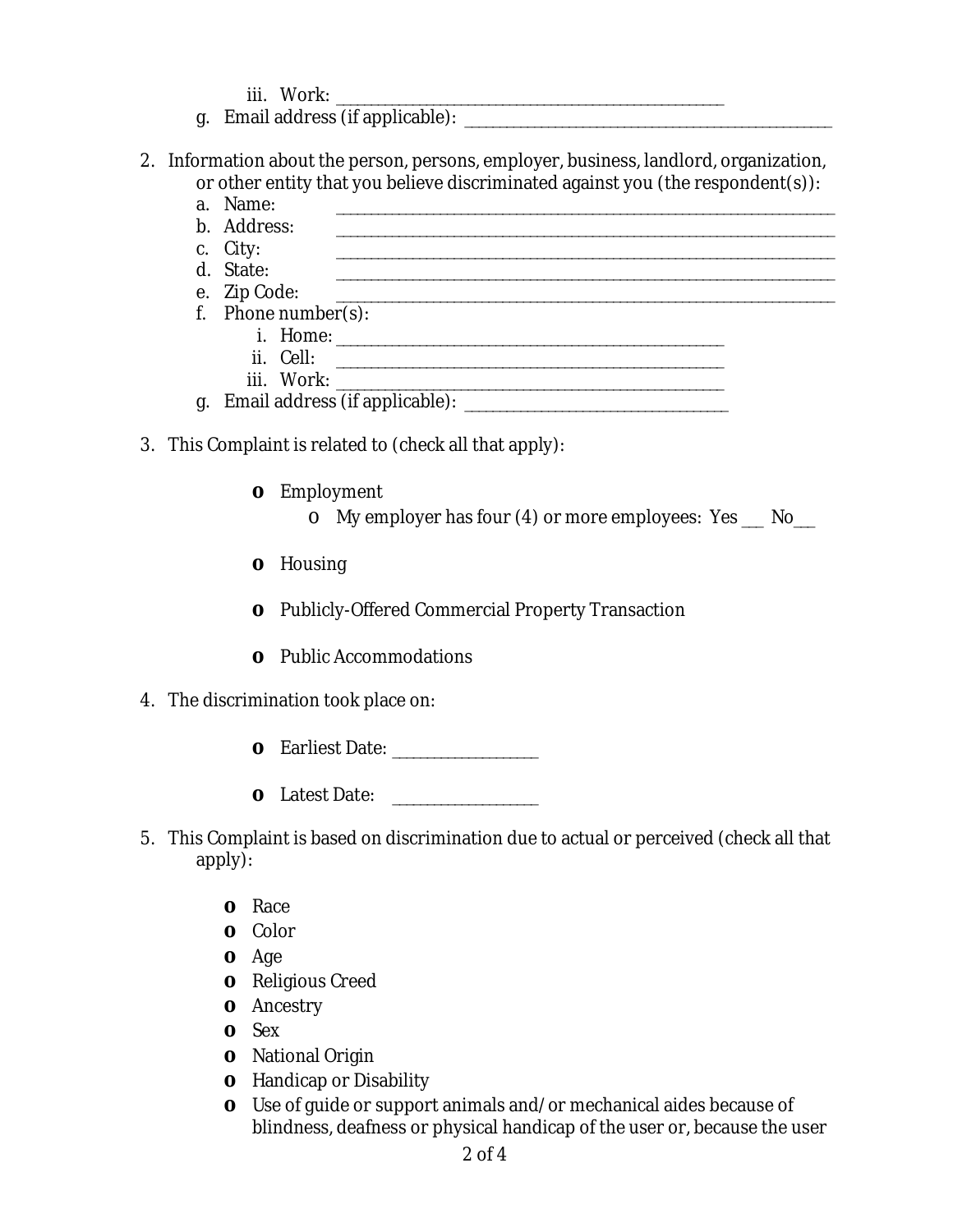is a handler or trainer of support or guide animals

- **o** Sexual Orientation
- **o** Gender Identity
- **o** Gender Expression
- 6. Discrimination means difference of treatment. Please explain what happened to you and why you believed you were treated differently.
	- a. What happened that caused you to conclude you were discriminated against?
	- b. Where did the incident or incidents you believe were discriminatory occur?
	- c. Who took the action that you believe was discriminatory?
	- d. How were you harmed?
	- e. Were there any witnesses to what happened to you?
	- f. Did you report the alleged discrimination to the person or entity you believe discriminated against you? If so, to whom did you report it, when did you report it, and how did the person or entity respond to your report?

Please give a concise statement of the facts, including any relevant dates, times, locations, people, and a description of the alleged discriminatory act(s) involved. Please use additional pages if necessary, and attached them to this form. Please NUMBER AND INITIAL EACH ADDITIONAL PAGE. If you have any documents, letters, or receipts to support your complaint, please copy them and attach them to this Complaint.

\_\_\_\_\_\_\_\_\_\_\_\_\_\_\_\_\_\_\_\_\_\_\_\_\_\_\_\_\_\_\_\_\_\_\_\_\_\_\_\_\_\_\_\_\_\_\_\_\_\_\_\_\_\_\_\_\_\_\_\_\_\_\_\_\_\_\_\_\_\_\_\_\_\_\_\_\_\_\_\_\_\_\_\_\_\_\_\_\_\_\_\_\_ \_\_\_\_\_\_\_\_\_\_\_\_\_\_\_\_\_\_\_\_\_\_\_\_\_\_\_\_\_\_\_\_\_\_\_\_\_\_\_\_\_\_\_\_\_\_\_\_\_\_\_\_\_\_\_\_\_\_\_\_\_\_\_\_\_\_\_\_\_\_\_\_\_\_\_\_\_\_\_\_\_\_\_\_\_\_\_\_\_\_\_\_\_ \_\_\_\_\_\_\_\_\_\_\_\_\_\_\_\_\_\_\_\_\_\_\_\_\_\_\_\_\_\_\_\_\_\_\_\_\_\_\_\_\_\_\_\_\_\_\_\_\_\_\_\_\_\_\_\_\_\_\_\_\_\_\_\_\_\_\_\_\_\_\_\_\_\_\_\_\_\_\_\_\_\_\_\_\_\_\_\_\_\_\_\_\_ \_\_\_\_\_\_\_\_\_\_\_\_\_\_\_\_\_\_\_\_\_\_\_\_\_\_\_\_\_\_\_\_\_\_\_\_\_\_\_\_\_\_\_\_\_\_\_\_\_\_\_\_\_\_\_\_\_\_\_\_\_\_\_\_\_\_\_\_\_\_\_\_\_\_\_\_\_\_\_\_\_\_\_\_\_\_\_\_\_\_\_\_\_ \_\_\_\_\_\_\_\_\_\_\_\_\_\_\_\_\_\_\_\_\_\_\_\_\_\_\_\_\_\_\_\_\_\_\_\_\_\_\_\_\_\_\_\_\_\_\_\_\_\_\_\_\_\_\_\_\_\_\_\_\_\_\_\_\_\_\_\_\_\_\_\_\_\_\_\_\_\_\_\_\_\_\_\_\_\_\_\_\_\_\_\_\_ \_\_\_\_\_\_\_\_\_\_\_\_\_\_\_\_\_\_\_\_\_\_\_\_\_\_\_\_\_\_\_\_\_\_\_\_\_\_\_\_\_\_\_\_\_\_\_\_\_\_\_\_\_\_\_\_\_\_\_\_\_\_\_\_\_\_\_\_\_\_\_\_\_\_\_\_\_\_\_\_\_\_\_\_\_\_\_\_\_\_\_\_\_ \_\_\_\_\_\_\_\_\_\_\_\_\_\_\_\_\_\_\_\_\_\_\_\_\_\_\_\_\_\_\_\_\_\_\_\_\_\_\_\_\_\_\_\_\_\_\_\_\_\_\_\_\_\_\_\_\_\_\_\_\_\_\_\_\_\_\_\_\_\_\_\_\_\_\_\_\_\_\_\_\_\_\_\_\_\_\_\_\_\_\_\_\_ \_\_\_\_\_\_\_\_\_\_\_\_\_\_\_\_\_\_\_\_\_\_\_\_\_\_\_\_\_\_\_\_\_\_\_\_\_\_\_\_\_\_\_\_\_\_\_\_\_\_\_\_\_\_\_\_\_\_\_\_\_\_\_\_\_\_\_\_\_\_\_\_\_\_\_\_\_\_\_\_\_\_\_\_\_\_\_\_\_\_\_\_\_ \_\_\_\_\_\_\_\_\_\_\_\_\_\_\_\_\_\_\_\_\_\_\_\_\_\_\_\_\_\_\_\_\_\_\_\_\_\_\_\_\_\_\_\_\_\_\_\_\_\_\_\_\_\_\_\_\_\_\_\_\_\_\_\_\_\_\_\_\_\_\_\_\_\_\_\_\_\_\_\_\_\_\_\_\_\_\_\_\_\_\_\_\_ \_\_\_\_\_\_\_\_\_\_\_\_\_\_\_\_\_\_\_\_\_\_\_\_\_\_\_\_\_\_\_\_\_\_\_\_\_\_\_\_\_\_\_\_\_\_\_\_\_\_\_\_\_\_\_\_\_\_\_\_\_\_\_\_\_\_\_\_\_\_\_\_\_\_\_\_\_\_\_\_\_\_\_\_\_\_\_\_\_\_\_\_\_ \_\_\_\_\_\_\_\_\_\_\_\_\_\_\_\_\_\_\_\_\_\_\_\_\_\_\_\_\_\_\_\_\_\_\_\_\_\_\_\_\_\_\_\_\_\_\_\_\_\_\_\_\_\_\_\_\_\_\_\_\_\_\_\_\_\_\_\_\_\_\_\_\_\_\_\_\_\_\_\_\_\_\_\_\_\_\_\_\_\_\_\_\_

- 7. Have you filed a complaint about this matter with any other commission or agency, or with a court?
	- **o** Yes

If Yes, please indicate:

- Name of Agency, Commission, or Court:
- Date Filed: \_\_\_\_\_\_\_\_\_\_\_\_\_\_\_\_\_\_\_\_\_\_\_\_\_\_\_\_\_\_\_\_
- Docket #: \_\_\_\_\_\_\_\_\_\_\_\_\_\_\_\_\_\_\_\_\_\_\_\_\_\_\_\_\_\_\_\_\_\_
- **o** No

## **YOU MUST SIGN AND DATE THIS FORM BEFORE RETURNING IT.**